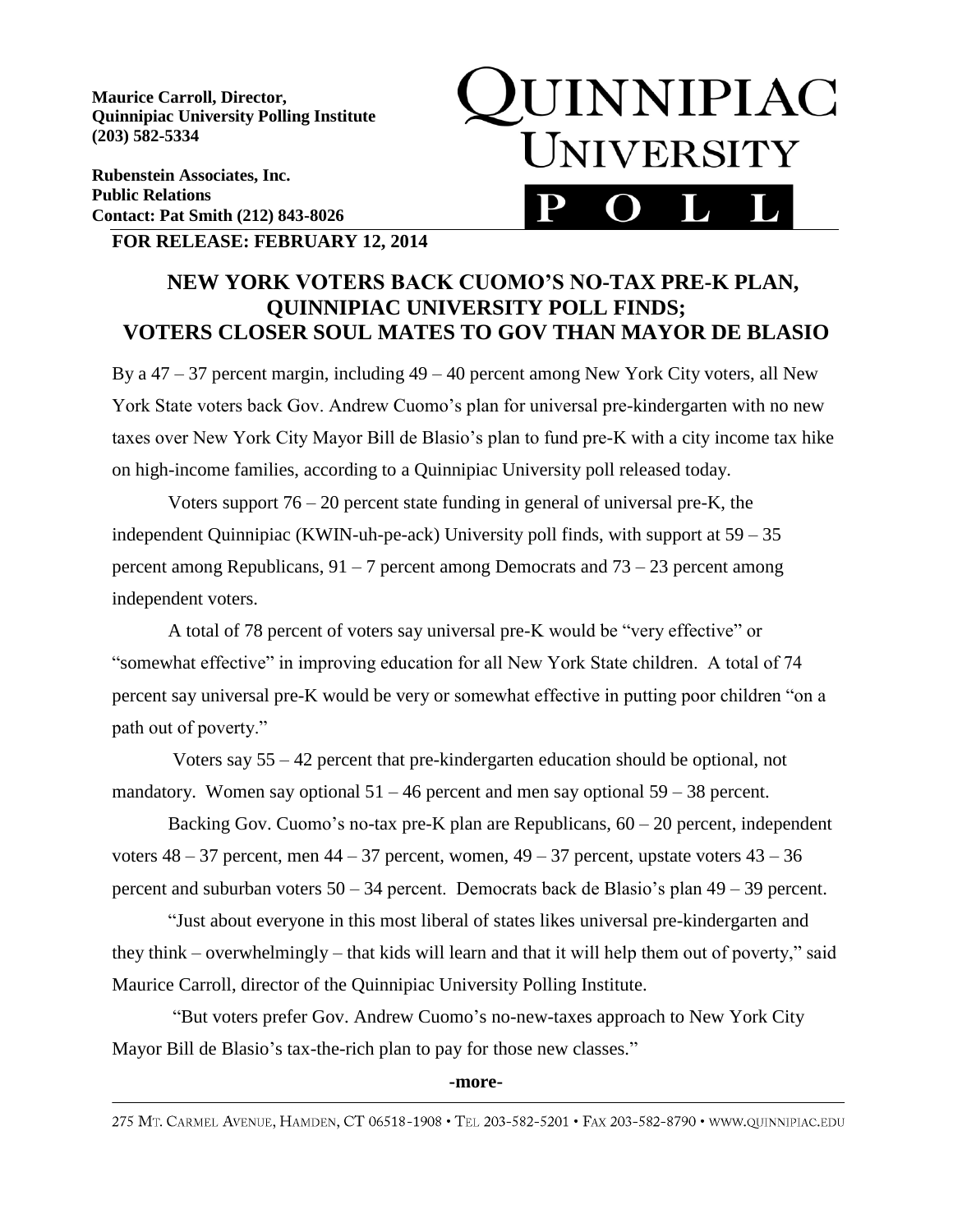#### **Quinnipiac University Poll/February 12, 2014 – page 2**

"The mayor made his argument again in his State-of-the-City speech. It will be interesting to see how a mayor elected with a huge margin of a small turnout fares with up-forelection state officials," Carroll added.

In an open-ended question, allowing for any answer, a total of 28 percent of New York State voters list the economy or jobs or wages as the top priority for Gov. Cuomo and the State Legislature. A total of 18 percent list education or education funding. This group includes 1 percent who specifically said pre-Kindergarten or early childhood education.

A total of 12 percent list priorities related to taxes and only 2 percent list income inequality or class inequality.

Environmental concerns outweigh economic benefits as New York State voters oppose 45 – 41 percent drilling for natural gas in the Marcellus Shale. Suburban voters support drilling by a slim 44 – 40 percent margin, while New York City voters are opposed 48 – 35 percent. Upstate voters are divided with 46 percent in favor of drilling and 45 percent opposed.

Cuomo is "dragging his feet" to avoid making a decision on hydraulic fracturing, 35 percent of voters say, while 23 percent say he is "carefully evaluating the issue," with 37 percent undecided. Upstate voters say  $45 - 24$  percent the governor is dragging his feet.

#### **Cuomo or de Blasio**

Gov. Cuomo most closely represents their political views, 44 percent of New York State voters say, while 27 percent line up with Mayor de Blasio, leaving 28 percent undecided. Cuomo wins more hearts and minds among every party, gender and regional group except New York City voters, who identify with de Blasio 44 – 38 percent.

"Who do voters feel more at home with philosophically? Cuomo has the edge over de Blasio, except in New York City," Carroll said.

From February 6 – 10, Quinnipiac University surveyed 1,488 New York State voters with a margin of error of +/- 2.5 percentage points. Live interviewers call land lines and cell phones.

The Quinnipiac University Poll, directed by Douglas Schwartz, Ph.D., conducts public opinion surveys in Pennsylvania, New York, New Jersey, Connecticut, Florida, Iowa, Ohio, Virginia, Colorado and the nation as a public service and for research.

**For more information, visit [http://www.quinnipiac.edu/polling,](http://www.quinnipiac.edu/polling) call (203) 582-5201, or follow us on [Twitter.](http://twitter.com/QuinnipiacPoll)**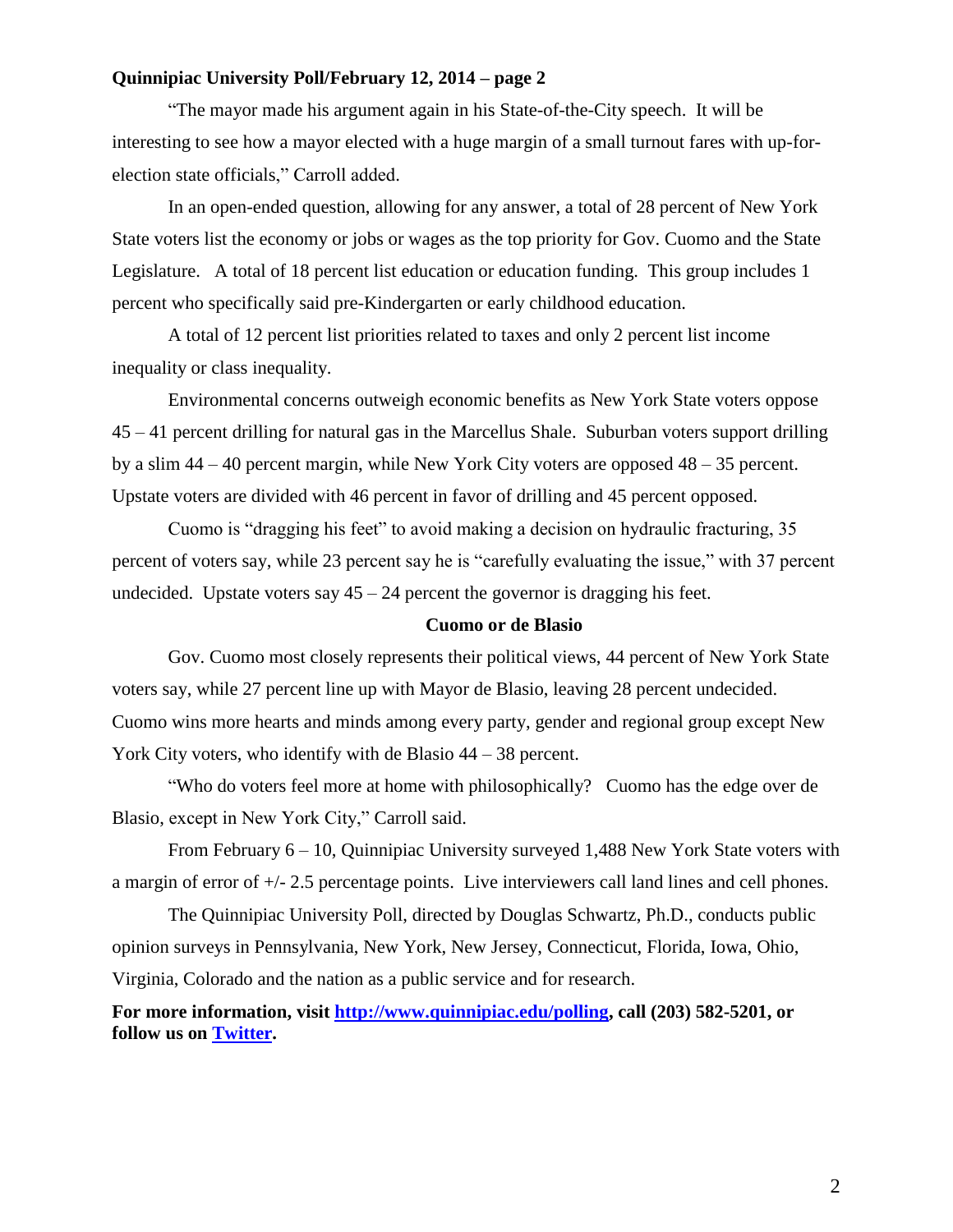8. Is your opinion of Bill de Blasio favorable, unfavorable or haven't you heard enough about him?

|                  |     |                 |     |     |     |     |     | AREA       |     |
|------------------|-----|-----------------|-----|-----|-----|-----|-----|------------|-----|
|                  | Tot | Rep             | Dem | Ind | Men | Wom |     | UpStat NYC | Sub |
| Favorable        | 31% | 13 <sup>°</sup> | 49% | 23% | 34% | 27% | 13% | 51%        | 28% |
| Unfavorable      | 24  | 39              | 9   | 29  | 25  | 22  | 18  | 22         | 37  |
| Hyn't hrd enough | 44  | 47              | 41  | 45  | 39  | 48  | 67  | 24         | 33  |
| REFUSED          |     |                 |     | 3   |     |     |     |            |     |

20. What do you think should be the top priority for Governor Cuomo and the State Legislature in 2014?

|                            | Tot            |
|----------------------------|----------------|
| Economy (General)          | $5\%$          |
| Jobs/Unemployment          | 21             |
| Wages/Minimum Wage         | 1              |
| Economy (Other)            | 1              |
| Income inequality          | 1              |
| Class inequality           | 1              |
| Budget (General)           | 3              |
| Government spending        | 1              |
| Taxes (General)            | 10             |
| Property taxes             | 1              |
| Taxes (Other)              | $\mathbf{1}$   |
| Education (General)        | 13             |
| Funding/Spending education | $\mathbf{1}$   |
| Pre-K/Early childhood ed   | $\mathbf 1$    |
| Education (Other)          | 3              |
| Unions (General)           | 1              |
| Crime/Safety               | 1              |
| Gun Issues/Policy/Control  | 3              |
| Healthcare                 | 3              |
| Social Issues/Soc Services | $\mathbf{1}$   |
| Poverty/Homelessness       | $\mathbf 1$    |
| Housing/Affordable housing | $\mathbf{1}$   |
| Marijuana                  | $\overline{c}$ |
| Roads/Infrastructure       | $\mathbf 1$    |
| Environment                | $\mathbf{1}$   |
| Hydro-fracking             | $\overline{c}$ |
| Caring about people        | $\mathbf{1}$   |
| Govt Corruption/Ethics     | $\overline{1}$ |
| Other                      | 9              |
| DK/NA                      | 8              |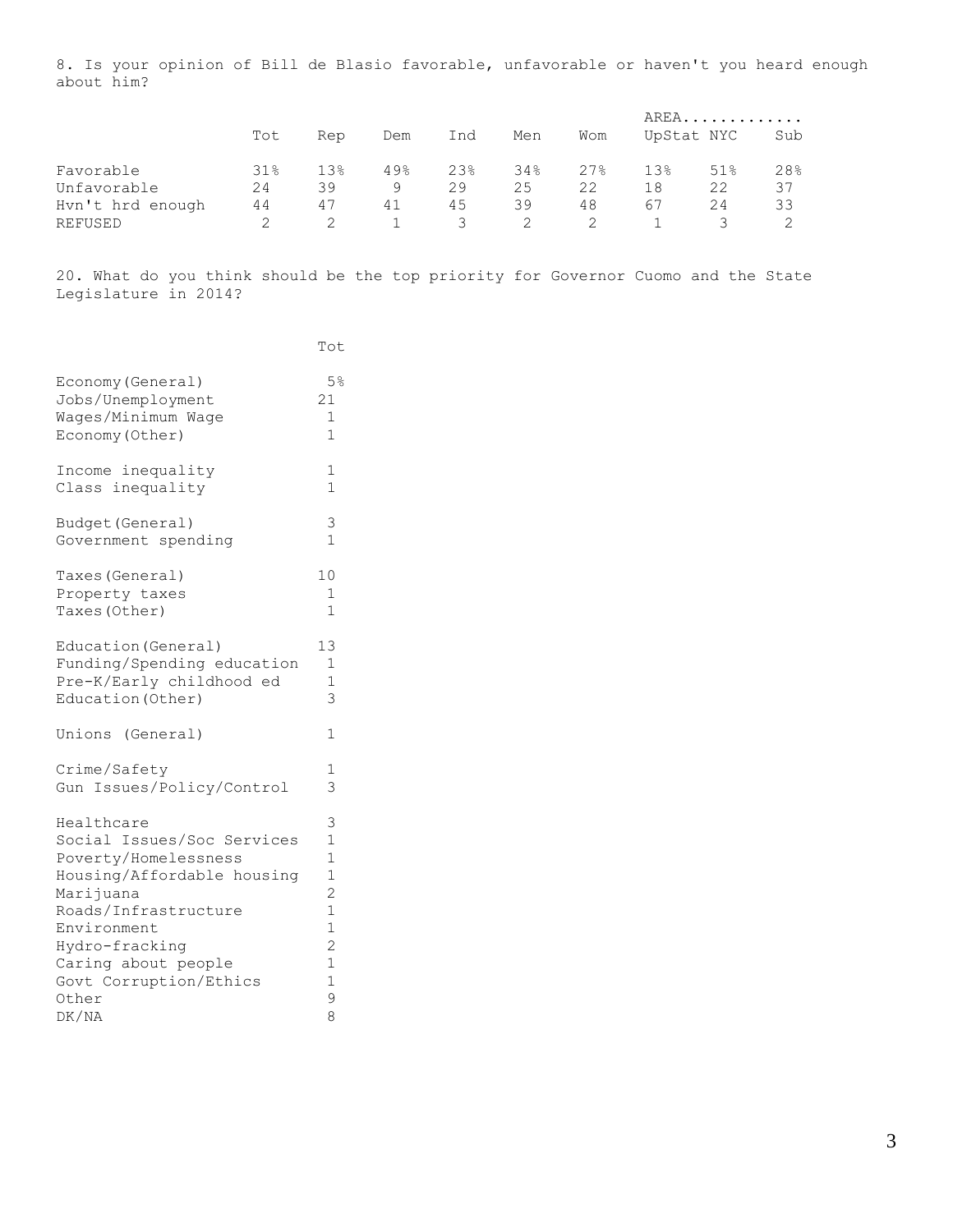31. Who do you believe most closely represents your political views, Governor Andrew Cuomo or New York City Mayor Bill de Blasio?

|           |     |     |     |         |     |     | AREA. |            |     |  |
|-----------|-----|-----|-----|---------|-----|-----|-------|------------|-----|--|
|           | Tot | Rep | Dem | Ind     | Men | Wom |       | UpStat NYC | Sub |  |
| Cuomo     | 44% | 43% |     | 45% 47% | 44% | 45% | 45%   | 38%        | 54% |  |
| de Blasio | 27  | 13  | 41  | 22      | 29  | 26  | 16    | 44         | 19  |  |
| DK/NA     | 28  | 44  | 14  | 31      | 28  | 29  | 39    | 18         |     |  |

32. Do you support or oppose the state government funding universal pre-K education, so that all New York State children can attend pre-school?

|         |                |     |     |     |     |     |     | AREA       |     |  |
|---------|----------------|-----|-----|-----|-----|-----|-----|------------|-----|--|
|         | Tot            | Rep | Dem | Ind | Men | Wom |     | UpStat NYC | Sub |  |
|         |                |     |     |     |     |     |     |            |     |  |
| Support | 76%            | 59% | 91% | 73% | 75% | 78% | 73% | 83%        | 72% |  |
| Oppose  | 20             | 35  |     | 23  | 21  | 18  | 23  |            | 24  |  |
| DK/NA   | $\overline{4}$ | 6   | 3   | 4   | 4   | 4   | 4   | 4          | 3   |  |

33. How effective do you think universal pre-K would be in improving education for New York State children; very effective, somewhat effective, not so effective, or not effective at all?

|                         |     |     |     |     |     |     | AREA |            |     |  |
|-------------------------|-----|-----|-----|-----|-----|-----|------|------------|-----|--|
|                         | Tot | Rep | Dem | Ind | Men | Wom |      | UpStat NYC | Sub |  |
| Very effective          | 44% | 26% | 61% | 38% | 36% | 51% | 41%  | 52%        | 38% |  |
| Smwht effective         | 34  | 35  | 31  | 37  | 37  | 31  | 35   | 30         | 37  |  |
| Not so effective        | 9   | 14  | 4   | 12  | 11  | 8   | 11   |            | 10  |  |
| Not effective at all 10 |     | 21  |     | 10  | 12  |     | 10   |            | 14  |  |
| DK/NA                   |     | 4   |     | 3   | 4   |     |      | 4          |     |  |

34. How effective do you think universal pre-K would be in helping to put poor children on a path out of poverty; very effective, somewhat effective, not so effective, or not effective at all?

|                         |     |     |     |     |     |     | $AREA$ |            |     |  |
|-------------------------|-----|-----|-----|-----|-----|-----|--------|------------|-----|--|
|                         | Tot | Rep | Dem | Ind | Men | Wom |        | UpStat NYC | Sub |  |
| Very effective          | 35% | 21% | 52% | 27% | 33% | 37% | 31%    | 43%        | 32% |  |
| Smwht effective         | 39  | 33  | 39  | 44  | 37  | 41  | 39     | 39         | 39  |  |
| Not so effective        | 10  | 16  | 4   | 12  | 12  | 8   | 12     | 6          | 14  |  |
| Not effective at all 13 |     | 26  |     | 14  | 15  | 10  | 15     | 9          | 15  |  |
| DK/NA                   |     |     |     | 3   | 3   | 3   |        |            |     |  |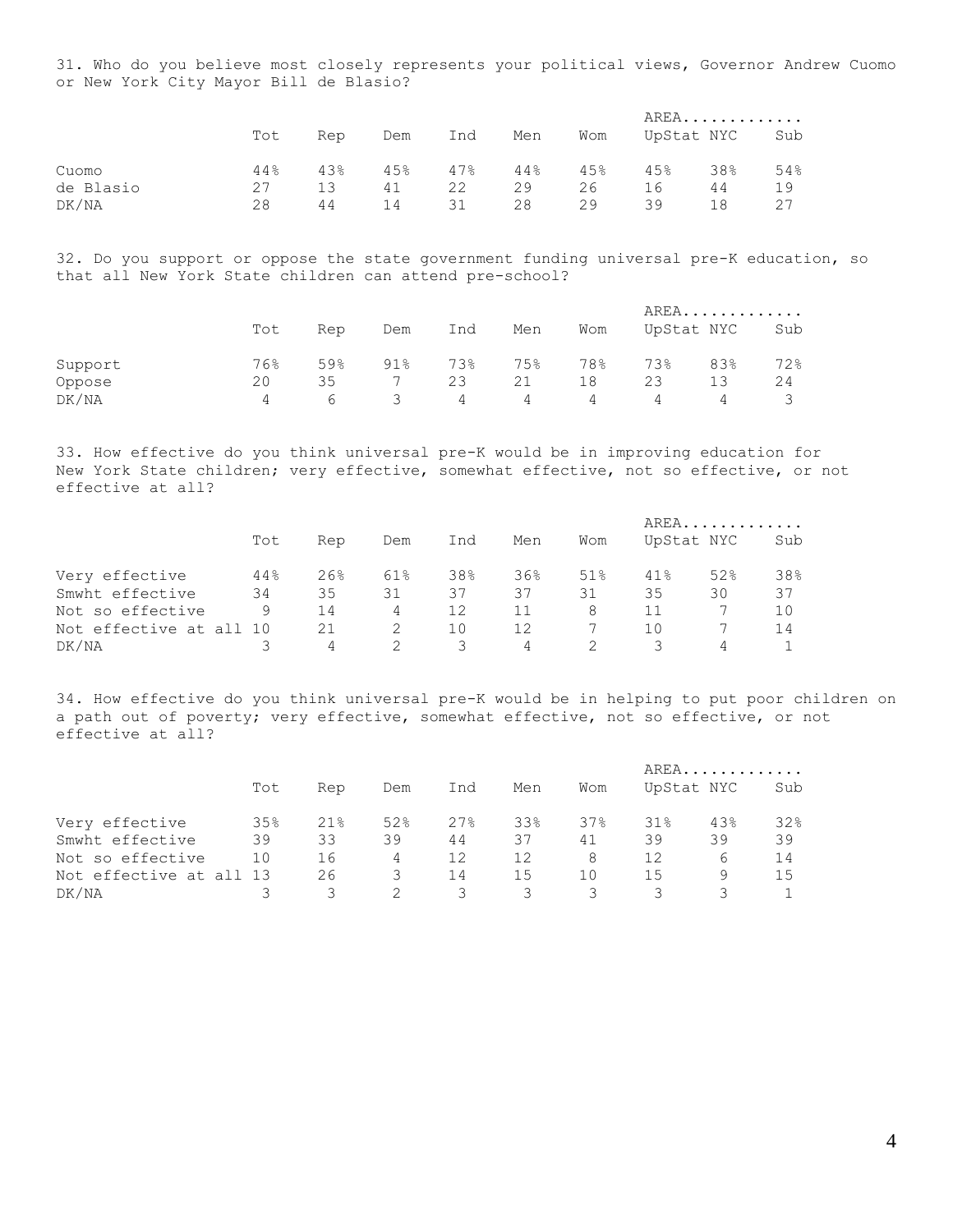35. Governor Andrew Cuomo wants to pay for pre-K for all New York State children without raising taxes by using existing state funds. New York City Mayor Bill De Blasio wants to pay for pre-K for New York City children by raising New York City income taxes on households earning more than \$500,000 saying that if state funding gets cut, pre-K for New York City children will still be funded. Do you think that New York City should raise these taxes to fund New York City pre-K or do you think that New York State should fund statewide pre-K without raising taxes?

|                         |     |                |      |       |     |       |     | AREA       |     |
|-------------------------|-----|----------------|------|-------|-----|-------|-----|------------|-----|
|                         | Tot | Rep            | Dem  | Ind   | Men | Wom   |     | UpStat NYC | Sub |
| NYC tax funds pre-K 37% |     | 20%            | 49.8 | 37%   | 37% | 37%   | 36% | 40%        | 34% |
| NYS funds w/no tax      | 47  | 60             | 39   | 48    | 44  | 49    | 43  | 49         | 50  |
| BOTH (VOL)              |     |                | 4    |       | 3   |       | 3   |            |     |
| NEITHER<br>(VOL)        |     | 13             |      | 8     | 9   | $5 -$ | 10  |            | 8   |
| DK/NA                   |     | $\overline{4}$ | 6    | $5 -$ | 6   | 6     |     |            |     |

36. Do you think pre-K education should be mandatory or optional?

|           |          |     |     |                         |                         |                | AREA |            |     |  |
|-----------|----------|-----|-----|-------------------------|-------------------------|----------------|------|------------|-----|--|
|           | Tot      | Rep | Dem | Ind                     | Men                     | Wom            |      | UpStat NYC | Sub |  |
| Mandatory | 42%      | 28% | 57% | 36%                     | 38%                     | 46%            | 38%  | 48%        | 41% |  |
| Optional  | 55       | 68  | 41  | 61                      | 59                      | 51             | 59   | 49         | 57  |  |
| DK/NA     | <u>२</u> | 4   | 3   | $\overline{\mathbf{3}}$ | $\overline{\mathbf{3}}$ | $\overline{3}$ | 4    |            |     |  |

37. Some people say there should be drilling for natural gas in the Marcellus Shale because of the economic benefits. Others say there should not be drilling for natural gas in the Marcellus Shale because of the environmental impact. Which comes closer to your point of view?

|             |     |     |                 |     |     |     | AREA |            |     |  |
|-------------|-----|-----|-----------------|-----|-----|-----|------|------------|-----|--|
|             | Tot | Rep | Dem             | Ind | Men | Wom |      | UpStat NYC | Sub |  |
| Drilling    | 41% | 66% | 28 <sup>°</sup> | 41% | 50% | 33% | 46%  | 35%        | 44% |  |
| No drilling | 45  | 24  | 56              | 45  | 40  | 49  | 45   | 48         | 40  |  |
| DK/NA       | 14  |     | 15              | 13  | 10  | 17  | 9    | 17         | 16  |  |

TREND: Some people say there should be drilling for natural gas in the Marcellus Shale because of the economic benefits. Others say there should not be drilling for natural gas in the Marcellus Shale because of the environmental impact. Which comes closer to your point of view?

|             |        |        |        |        |        | DRILLING |        |  |
|-------------|--------|--------|--------|--------|--------|----------|--------|--|
|             |        |        |        |        |        | High     | Low    |  |
|             | Feb 12 | Nov 27 | Jun 06 | Apr 18 | Mar 20 | Aug 11   | Mar 20 |  |
|             | 2014   | 2013   | 2013   | 2013   | 2013   | 2011     | 2013   |  |
| Drilling    | 41     | 44     | 46     | 42     | 39     | 47       | 39     |  |
| No drilling | 45     | 46     | 44     | 46     | 46     | 42       | 46     |  |
| DK/NA       | 14     | 10     | 9      | 12     | 14     | 12       | 14     |  |